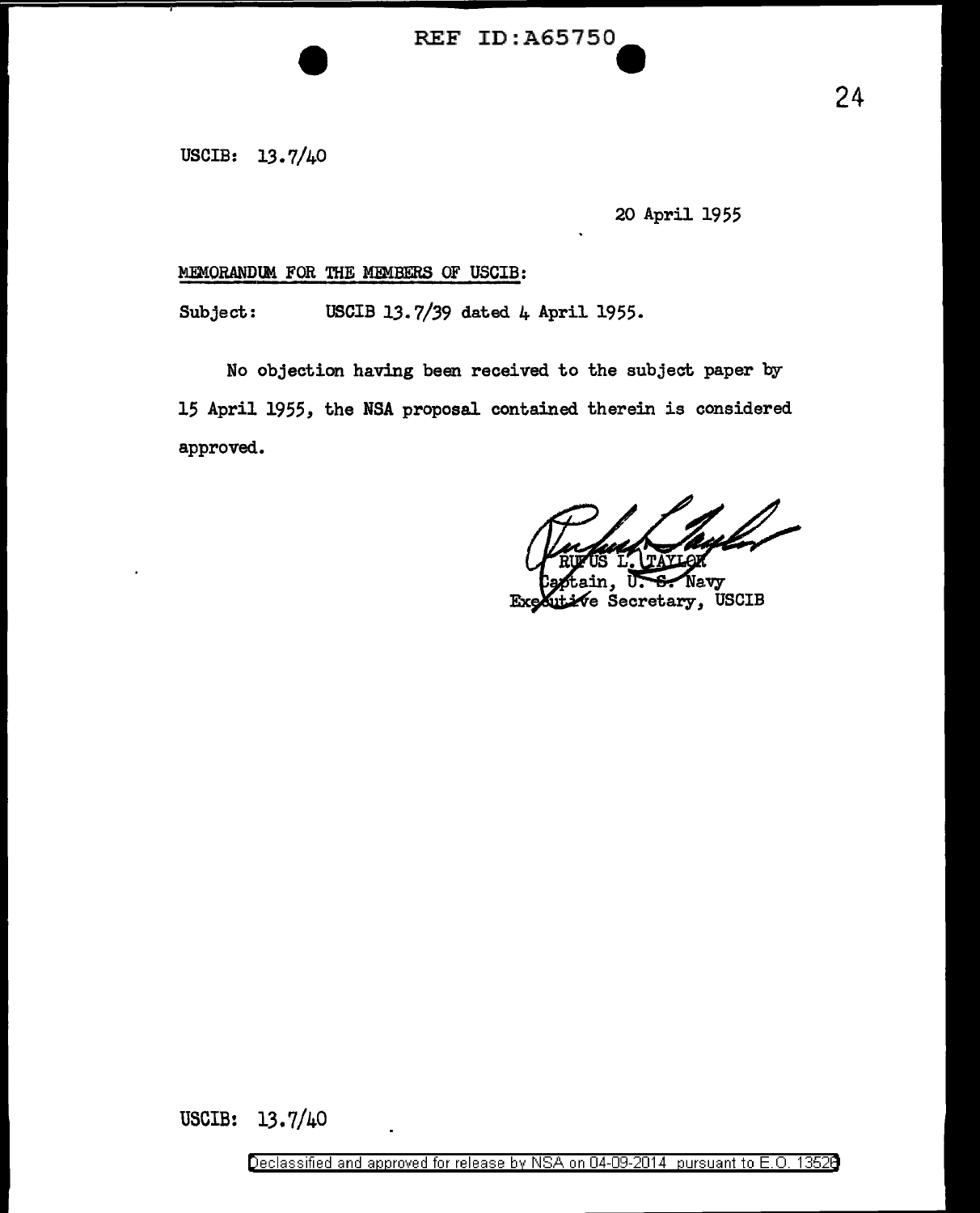**TOPRIECRET: A657 50**<br>•

USCIB: 13.7/39

**HANDLE VIA COMINT CHANNELS ONLY** 

APPENDED DOCUMENT CONTAINS CODEWORD MATERIAL

21

 $\ddot{\phantom{0}}$ 

4 April 1955

TOP SECRET

MEMORANDUM FOR THE MEMBERS OF USCIB:

Subject: Delineation of Categories of COMINT.

Reference: USCIB 13.7/33 of 30 August 1954.

1. In the enclosed memorandum the NSA member of USCIBEC points out certain procedural problems in the categorization of CCMINT and, in paragraph 4 of his memorandum, suggests a solution for these problems.

2. As the solution suggested seems eminently reasonable and designed to cut unnecessary red tape without short-circuiting anyone's particular interests, its adoption is recommended.

3. No objection prior to the close of business Thursday, 15 April 1955, will be considered to constitute approval of the procedure set forth in paragraph 4 of the enclosure and the reference will be annotated accordingly.

S. Navy Executive Secretary, USCIB

Enclosure NSA Serial 2155 dtd 1 Apr 1955.

\I·

APPENDED DOCUMENT CONTAINS CODEWORD MATERIAD

USCIB: 13. 7 */39* 

[,

HANDLE VIA COMINT CHANNELS ONLY

Declassified and approved for release by NSA on 02-21-2014 pursuant to E. 0. 1352B

**TOP SECRET**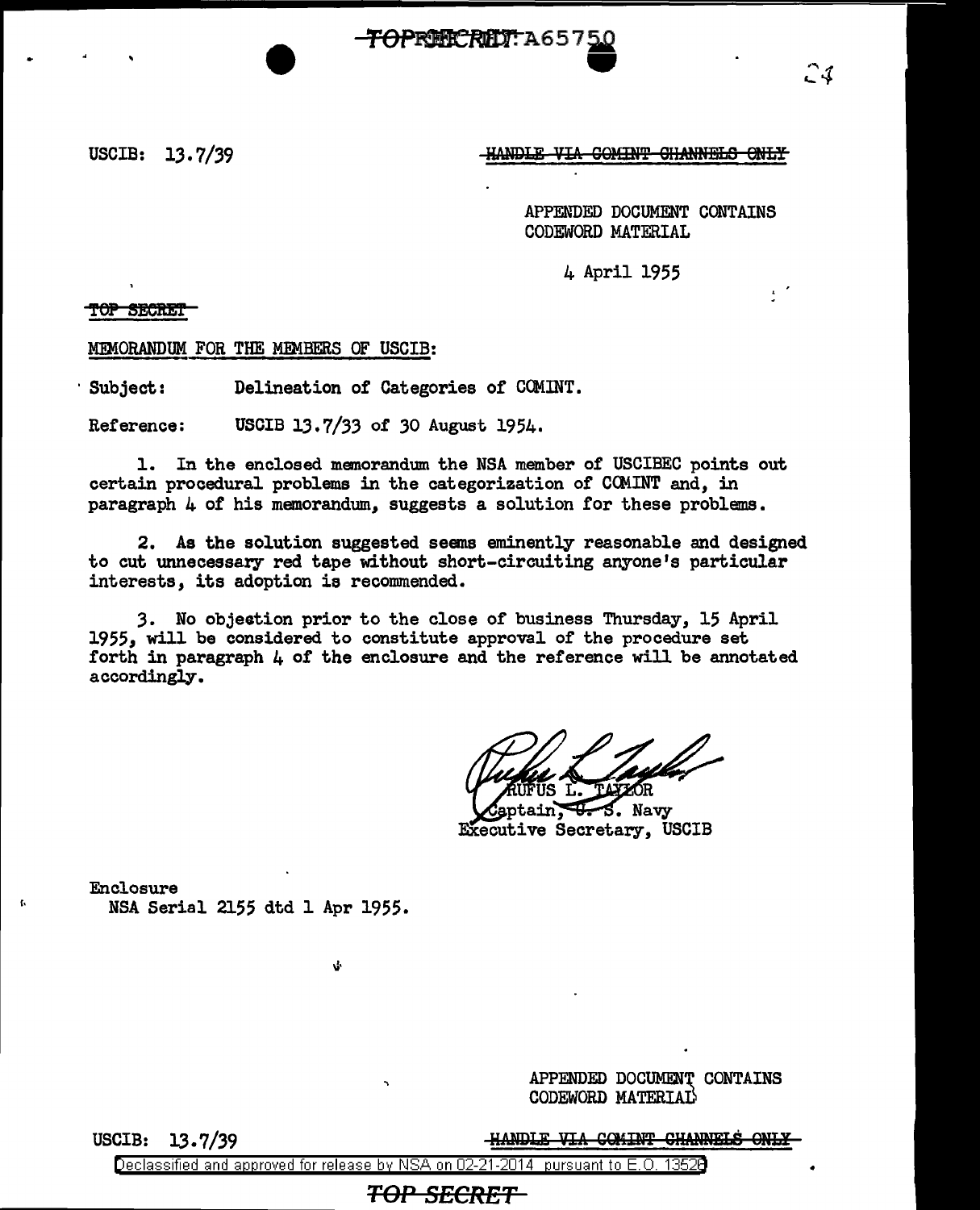

NATIONAL SECURITY AGENCY WASHINGTON *25,* D. C.

Serial: 2155

1 APR 1955

#### TOP SECRET EIDER

. .

MEMORANDUM FOR THE EXECUTIVE SECRETARY, USCIB

SUBJECT: Categorization of COMINT.

1. Since the full implementation of Appendix B, it has becane evident that the procedures governing the recategorizing of cryptographic systems which routinely replace existing ones may require revision.

2. It is a well-known fact that many cryptographic systems are changed periodically, and this is often accomplished without changing to any significant degree the type of cryptography employed, the level or number of subscribers and the type of information which it carries. According to the procedures established by USCIB, however, the same succession of actions and clearances which surround the original categorization of the system must be repeated in every instance of system permutation, however slight it may be. This situation arises because categorization actions are tied to specific short titles of cryptographic systems, and cryptographic changes are always indicated by new short title notations. The effect of this provision is that whenever a cryptosystem which has been fonnally assigned to Category II (and therefore published as SECRET CODEWORD) undergoes this sort of change, it must be treated as an entirely new system and therefore automatically upgraded to Category III (TOP SECRET CODEWORD). It must remain in this most sensitive Category throughout the period that all steps in the entire categorization procedure are retraced, and because this involves the concurrence of each USCIB member department and agency, as well as GCHQ, this period is of unpredictable duration.

3. This is an undesirable arrangement for at least two reasons:

a. It negates the aim of Appendix B, which is, that a system once downgraded may not effectively be upgraded, and.

b. It would automatically deprive any CCMINT user who was authorized to receive only Category II COMINT of this information during the recategorizing process. If the cryptographic change occurred prior to or during an emergency, he would be deprived of COMINT when he most needed it.

Enclosure with USCIB 13.7/39 dtd 4 Apr 1955.

## **TOP SECRET EIDER**